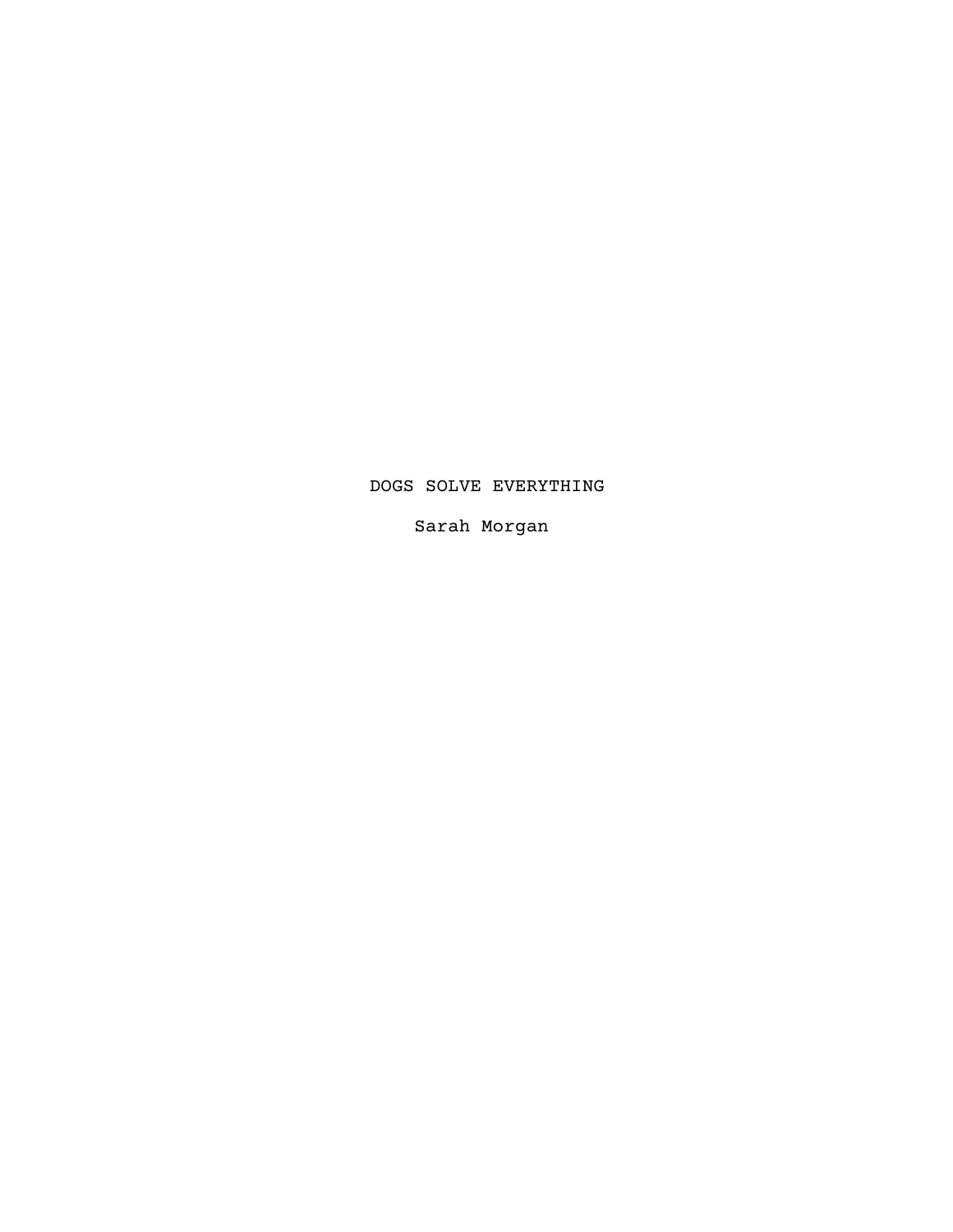EXT. RESTAURANT PATIO - DAY

Two women are eating at a table.

JENNY So, have you signed up for classes yet?

LUCY Not yet. I still have to apply and-Oh god. Isn't that Alyssa? From high school?

There's a girl leaving the restaurant with a drink and purse in her hand. She walks towards their direction.

# JENNY Oh, hell no. The last time she saw me, we had that fight at graduation.

# FLASHBACK

Two girls are in graduation caps and gowns with friends surrounding them.

## ALYSSA

It doesn't really matter what you think of me since I'm already preparing for my career and you're off to become just another basic college sorority slut.

JENNY At least I'll be using my brain for money instead of my body.

They start pulling each other down to the ground and wrestling.

END FLASHBACK

JENNY Shit...she's coming this way.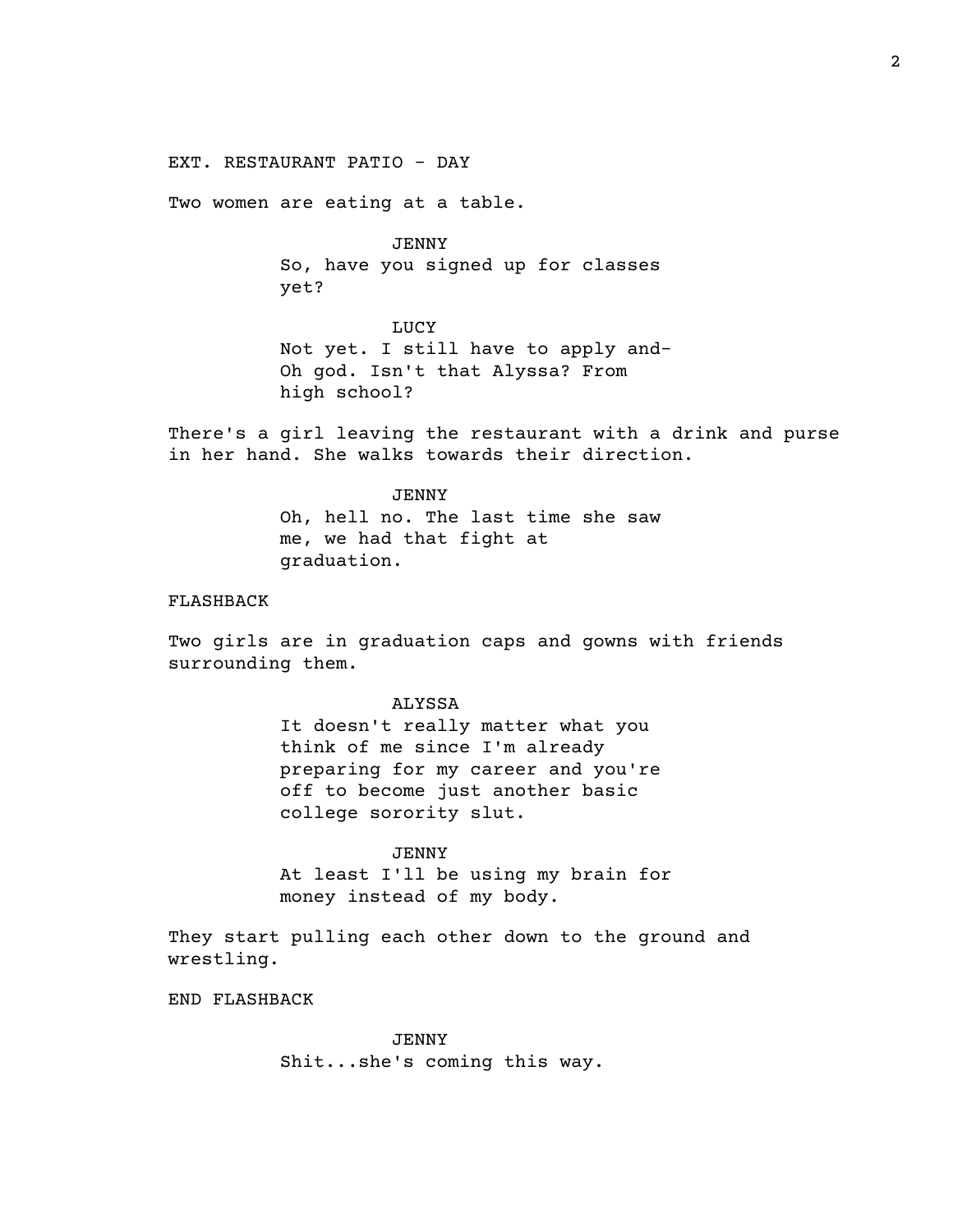# LUCY

Act distracted.

They both start touching the window awkwardly. She walks up to them smiling.

### ALYSSA

Jenny? Lucy?

JENNY AND LUCY

Heeeey!

ALYSSA It's been forever! How have you been?

JENNY Pretty good, just busy with college.

ALYSSA Where are you going?

JENNY Pearland Community College.

# ALYSSA

Oh, cool. I've been busy too. I'm an assistant to a snobby billionaire. Ew.

# JENNY

Yuck.

### ALYSSA

Oh well, at least I make enough to support my family.

Jenny rolls her eyes.

LUCY Whats in that drink?

# ALYSSA

Oh, it's like a kale power smoothie or something. I've been doing this detox cleanse. I feel amazing.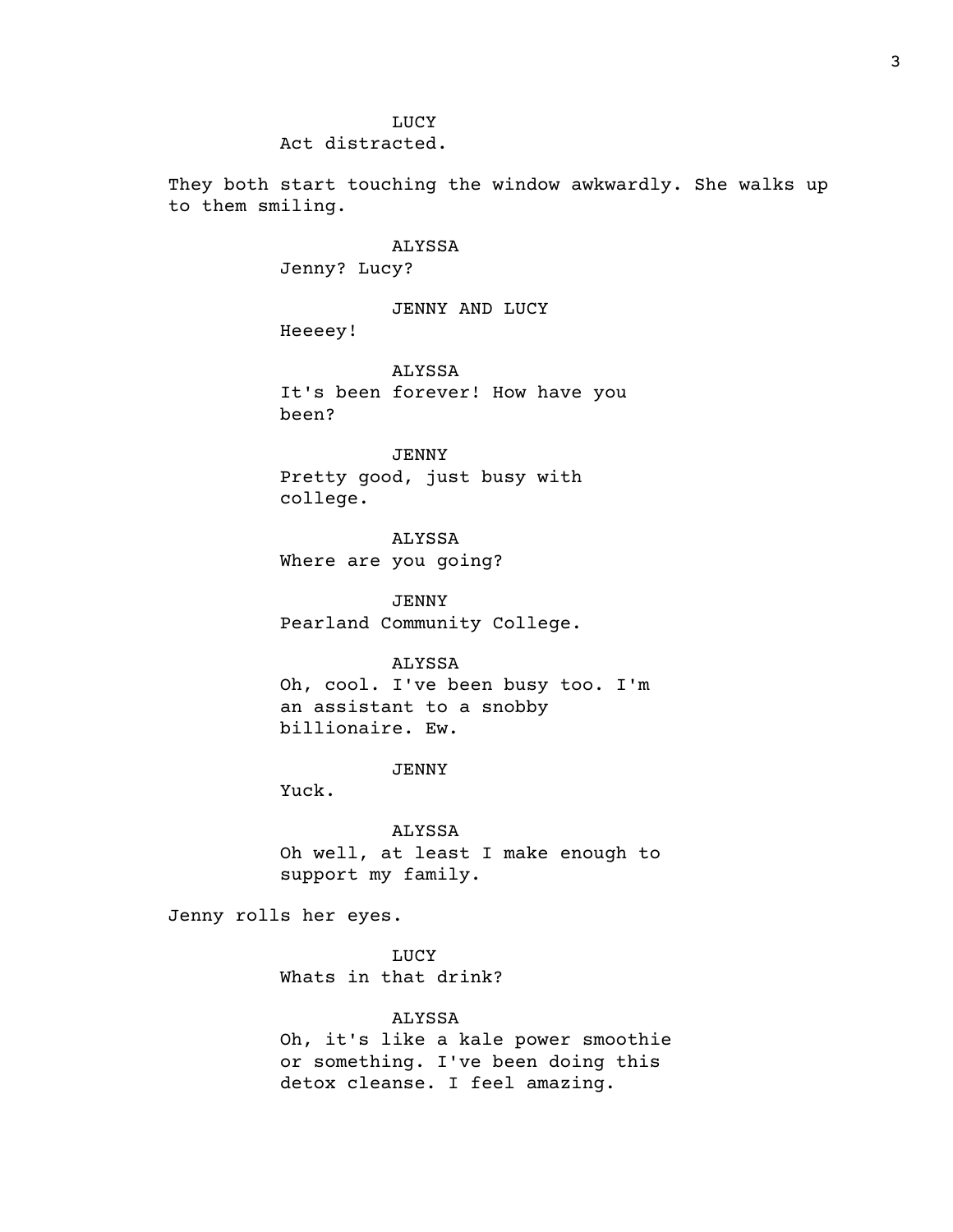JENNY

Wow. Nice!

ALYSSA Well, I wish I could stay and talk but I have to get going. The boss is blowing up my phone. Good to see you guys.

JENNY Alright, you too. Bye!

ALYSSA walks away and Jenny mutters under her breath.

JENNY Bulimic bitch.

Alyssa turns around.

#### ALYSSA

Um, excuse me?

JENNY

Hm? Oh, I was talking to her.

### ALYSSA

Yea I know, and I heard what you said. You know if you really want to talk about me-

ALYSSA's cell phone rings. She picks it up.

### ALYSSA

Hello? Hey mom. I uh....i'm just talking to a friend. Alyssa. Yea, well we just made up. She says hi. Hey, I got to get going, ok? Alright, love you too. Bye.

There is a long awkward silence.

JENNY How...has she been doing?

### ALYSSA

Oh, great. She has a little puppy now. It's keeping her from being lonely.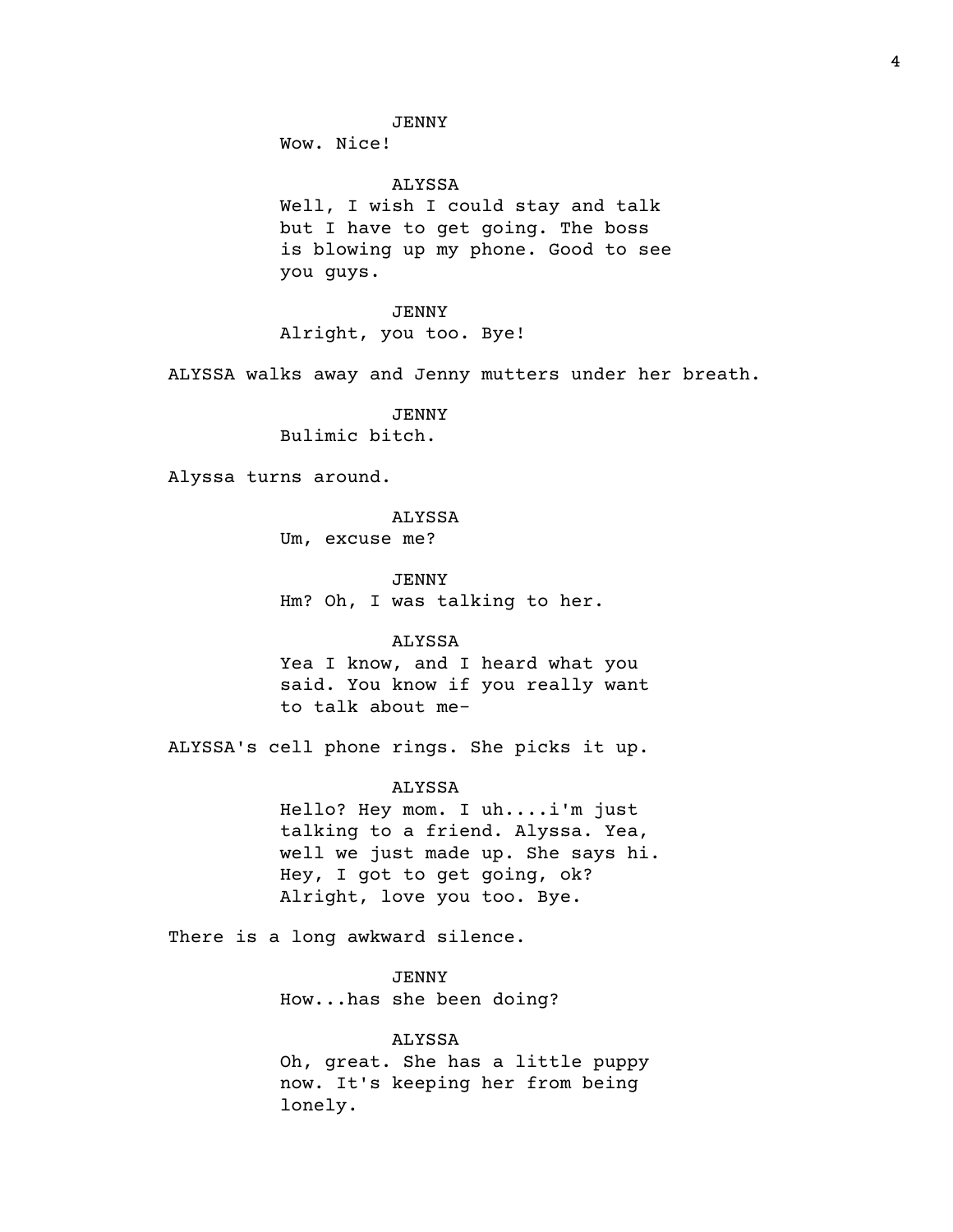### JENNY

Aw, that's great! Do you have a picture?

ALYSSA Like, a hundred.

JENNY

I wanna seeeeee!

# ALYSSA

Ok, ok. Her name is Fruity Pebble. She loves apples, and- wait, why should I tell you anything about my life if you think I'm a bitch?

### JENNY

Excuse me? All I asked was to see a picture of your dog. I really don't care to know what you're up to.

# ALYSSA

Alright, sweetie, then you just go on and live your life and continue to be fake all you want. Two can play that game. Just know that I still haven't forgotten what you said about me all those years.

Jenny fakes a smile. Her phone dings. She looks at her screen.

#### ALYSSA

Oh my god! She just sent a picture of Fruity Pebble on my bed! She misses me!

# JENNY

No way!

JENNY gets up and looks at the picture on the phone.

#### JENNY

That is the most adorable dog i've ever seen! She looks like my dog, Coco Puff. I have a picture in

(MORE)